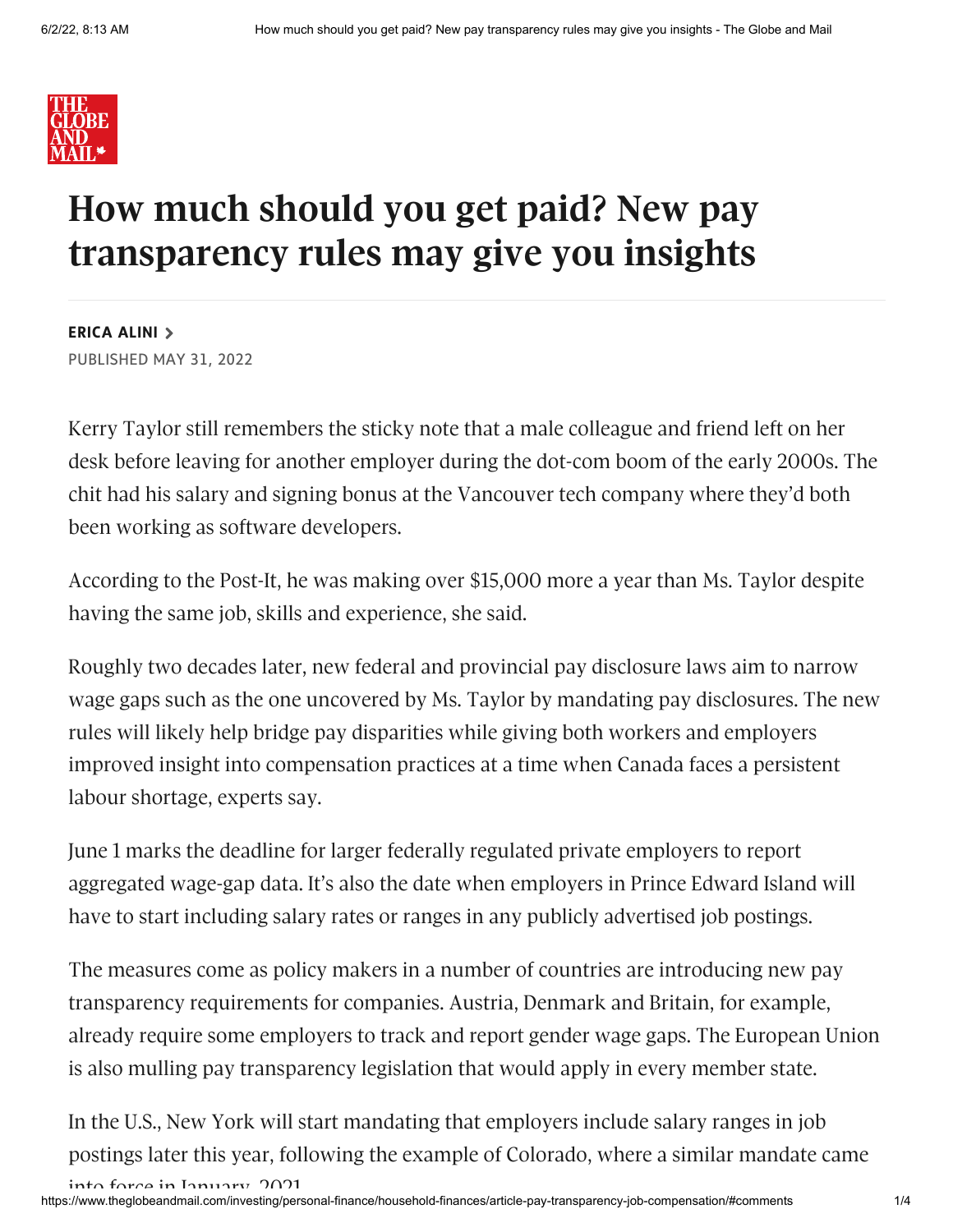## **Listen to this Stress Test [episode](https://podcasts.apple.com/ca/podcast/salary-negotiation-101-how-to-ask-for-a-raise/id1515539724?i=1000523840491) on how to ask for a raise**

## **The new pay equity act means many women are entitled to pay raises. Here's how to hold employers [accountable](https://www.theglobeandmail.com/business/article-canada-pay-gap-federal-equity-act/)**

The laws will likely give women, and other groups such as racialized workers and those with disabilities, better leverage to obtain fair compensation, some economists and humanresources experts say.

Research shows that pay disclosure rules for existing employees have "definitely" narrowed gender wage gaps, said Zoë Cullen, an assistant professor at Harvard Business School. In Denmark, for example, one study estimated the pay transparency rules reduced the gender wage gap by 13 per cent.

In Canada, a recent study of university faculty across the country found that the pay gap between men and women shrunk by approximately 20 per cent to 40 per cent thanks to provincial "sunshine list" salary disclosures for higher-earning public-sector workers.

Researchers have also found that transparency requirements can lead to downward pressure on wage levels or wage growth. In her research, Dr. Cullen found greater transparency incentivizes employers to bargain more aggressively because individual salary negotiations are likely to have "spillover" effects affecting the compensation of other workers.

On the other hand, forcing employers to publish salary information for job postings could help push up salaries over all, although economists have just begun to study those more recent measures, Dr. Cullen noted.

"If it were the case that a significant share of employees started applying to higher-paying jobs, that should, in aggregate, increase competition," she said.

That's the impact Wendy MacIntyre, owner of ResolveHR in Charlottetown, expects the PEI rules will have on local businesses in the current labour shortage. "Because if everybody's struggling to get employees, you want to have an idea that you're at least in the ballpark with your competitors," she said.

And while the PEI law applies to public job ads, Ms. MacIntyre expects it will also have a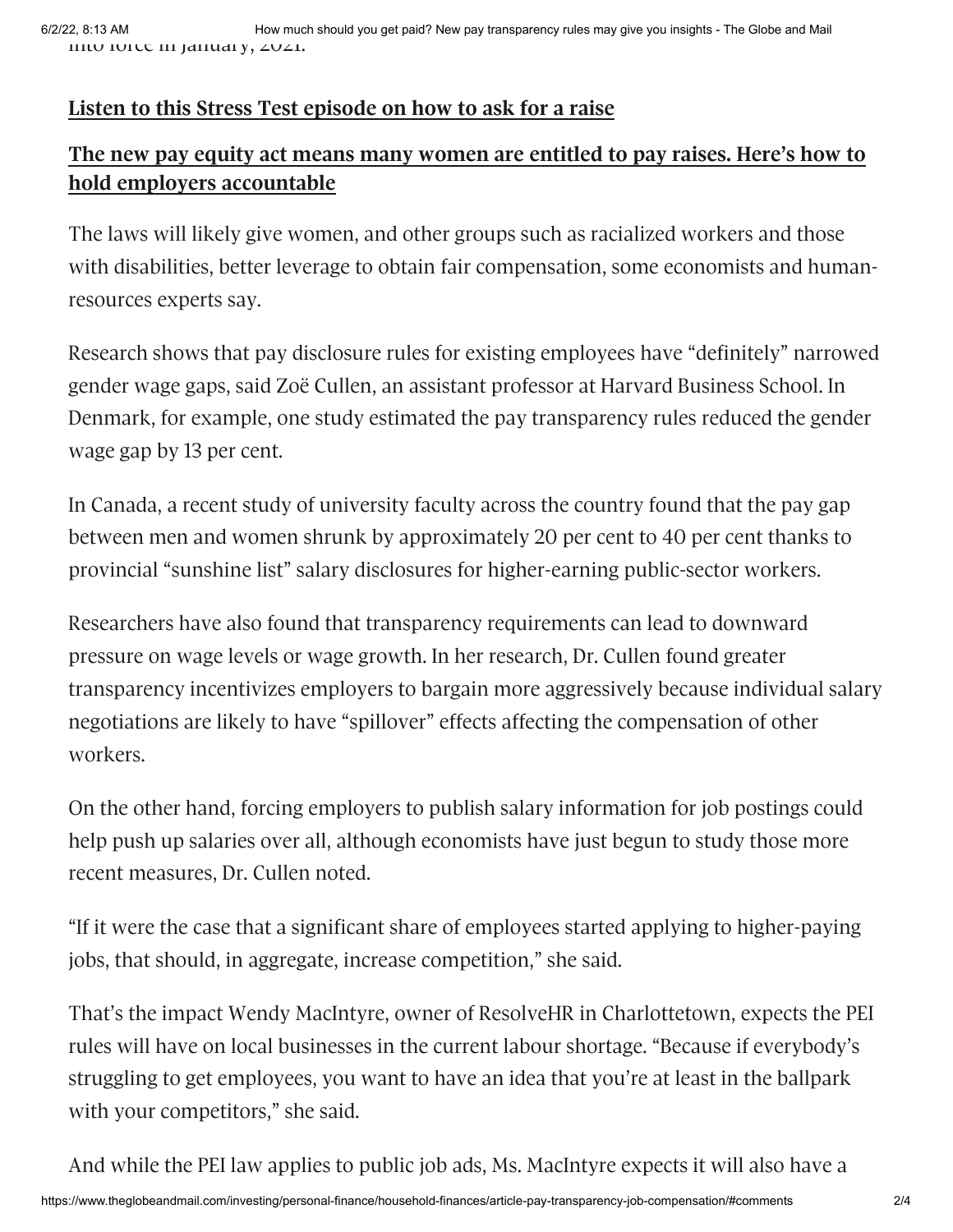6/2/22, 8:13 AM How much should you get paid? New pay transparency rules may give you insights - The Globe and Mail knock-on effect on word-of-mouth recruiting, which remains common in the province.

The new transparency rules affect only a sliver of Canada's workers and employers, but their impact may have wider reverberations, experts say.

While Canada's federally regulated private companies count fewer than one million employees – or less than 6 per cent of the private-sector work force – they include large employers such as the banks, whose HR practices tend to influence even provincially regulated companies, according to HR expert Allison Venditti.

"Everybody else has to match what they're doing because they're such a huge piece of the white-collar labour market," said Ms. Venditti, who is the founder of career coaching platforms Moms at Work and My Parental Leave.

When it comes to job postings, transparency measures like PEI's may soon come to other provinces. Similar legislation in Ontario received royal assent in 2018, though the province has yet to implement it. British Columbia is also considering new disclosure rules.

In the meantime, Ms. Venditti suggests that job applicants reach out to employers' HR departments to inquire about salary ranges when these aren't advertised.

Companies waste time when candidates walk away near the end of the recruiting process because their salary expectations don't match the offer, she said. Sharing pay information is in employers' interest, too, especially in a tight labour market, she added.

As for employees who discover they're grossly underpaid, Ms. Taylor said her experience holds a clear lesson.

After verifying that all the male co-workers on her team were vastly out-earning her, "I felt angry, I felt gutted, I felt just lost that I was being valued so much less," Ms. Taylor recalled.

So when her company offered her a miserly 2-per-cent salary increase instead of bringing her compensation up to the average of her teammates – despite what she said were stellar performance reviews – Ms. Taylor left. She went to work for the competitor that had hired the friend who'd left the sticky note.

"Companies rely on the fact it's hard to switch jobs," said Ms. Taylor, who eventually switched careers and founded Squawkfox, a popular personal finance website.